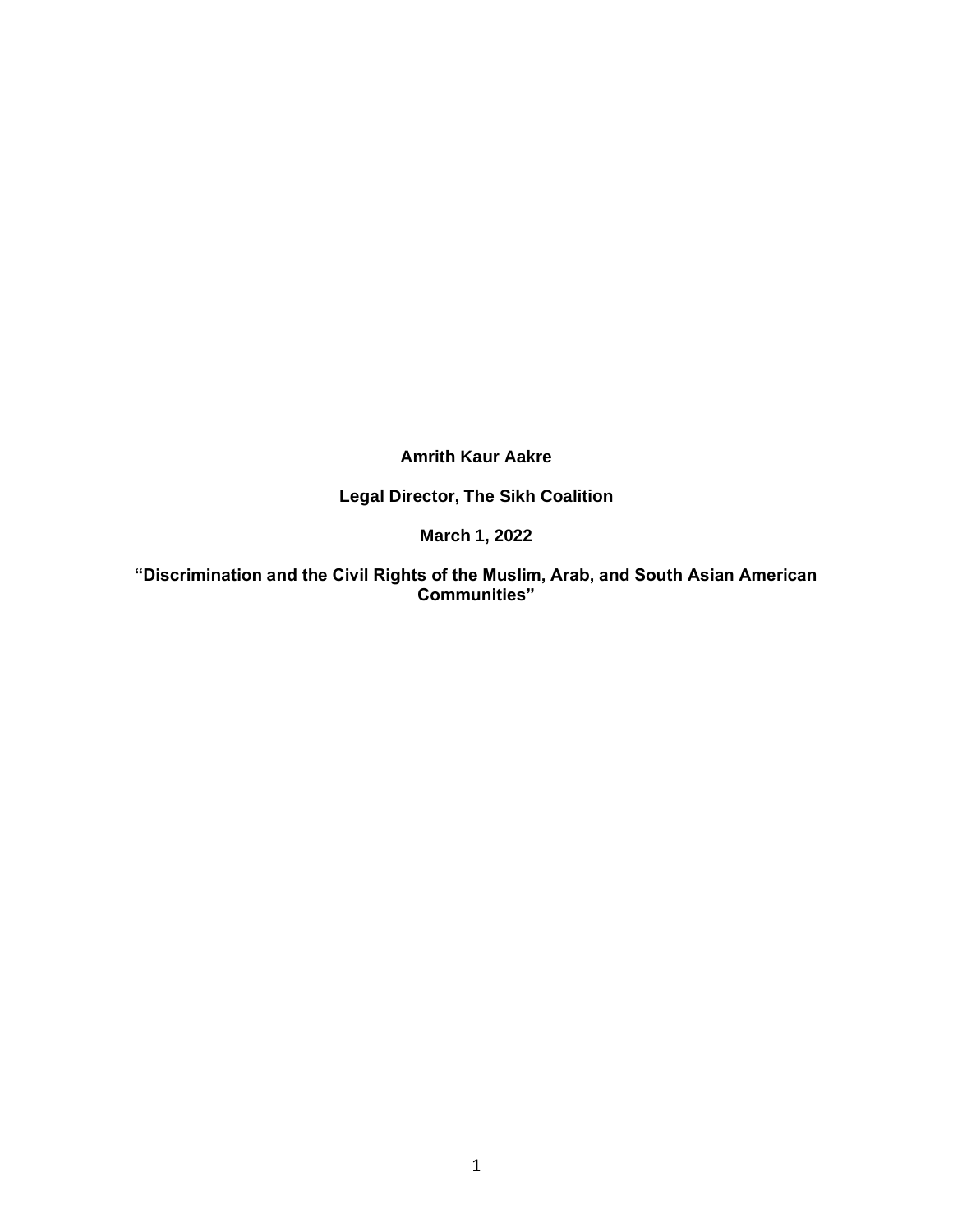## **Testimony of Amrith Kaur Aakre** *before the*

# **UNITED STATES HOUSE OF REPRESENTATIVES**

#### **Subcommittee on Constitution, Civil Rights, and Civil Liberties**

#### **Committee on the Judiciary**

**on**

#### **"Discrimination and the Civil Rights of the Muslim, Arab, and South Asian American Communities"**

## **March 1, 2022**

Chairman Cohen, Ranking Member Johnson, and distinguished members of the subcommittee: Thank you for welcoming me here to testify.

My name is Amrith Kaur Aakre. I am a dedicated public servant and former prosecutor, and today, I join you in my capacity as the Legal Director for the Sikh Coalition. When 9/11 happened, however, I was a college student, serving as the President of the George Washington University's Sikh Students' Association.

I'll never forget the fear, anger, and disbelief I felt while watching the Pentagon burn from my rooftop. But as soon as I realized the hijackers' pictures depicted them with brown skin, turbans, and beards--just like my father and so many other relatives--I felt something else too: an immediate recognition that the Sikh American community would be targeted with backlash. As a minority religious group, Sikhs understand the intersection of violence, trauma, and discrimination; its impact is great and paralyzing, and I knew that we didn't have a voice to combat it.

From September to October of 2001, the Sikh Coalition tracked more than 300 incidents of bias and bigotry impacting Sikhs across the nation. In fact, the first person killed in a post-9/11 hate crime was a turbaned Sikh man, shot to death in Arizona on September 15. And while we can never stop focusing on the urgent threat of hate crimes, they are only part of the story. Since 9/11, our country has seen discrimination continue to permeate every aspect of our society.

Workplace discrimination harms Sikhs in a range of public and private sector jobs--including transportation, entertainment, healthcare, the military, and law enforcement--by allowing for the biased interpretation and application of government policies and laws. We have seen Sikhs willing to put their lives on the line in defense of their cities and country, only to be told that uniform and grooming policies prohibit their articles of faith. We have seen Sikhs ordered to cut their hair for work-related drug testing, even when alternative means are readily available. And we have seen Sikh first responders in the fight against COVID-19 pressured to shave their religiously-mandated beards instead of being given appropriate, safe personal protective equipment that doesn't interfere with their faith. Regardless of the details, time and again, these